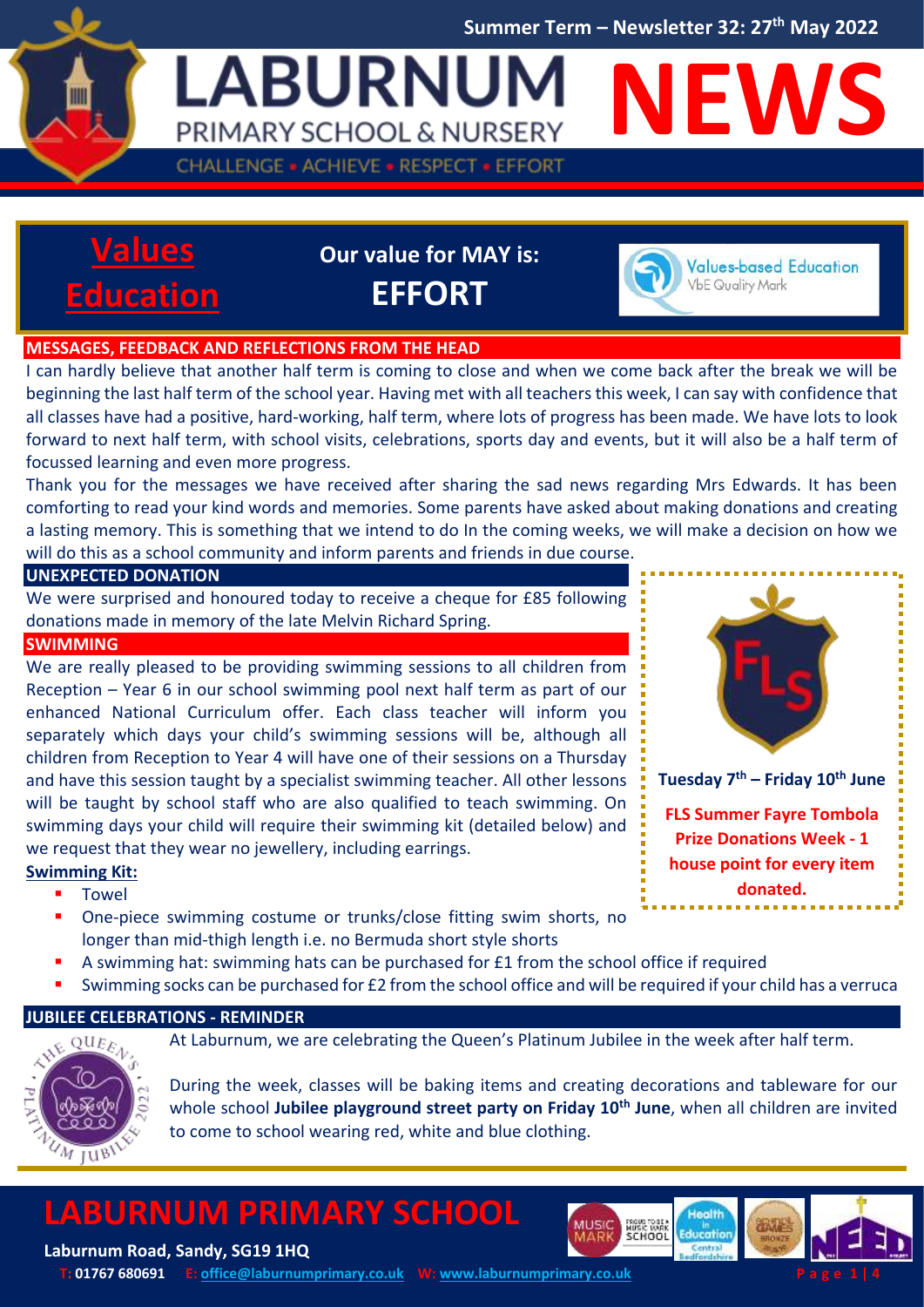### **HOUSE POINTS THIS WEEK**





**Apple: Grayson & Kobi**

**CLASS** 

**Beech: Bhavin Elm: Sophia Cedar: Ted**

**Chestnut: Ruby Willow: Jayden Sycamore: Samantha**



# **165 155 162 179**

### **ATTENDANCE VALUES CHAMPIONS**

| <b>Beech</b>    | 95.3% | 5 late marks        |
|-----------------|-------|---------------------|
| Elm             | 90.3% | 0 late marks        |
| Cedar           | 97.8% | 0 late marks        |
| <b>Chestnut</b> | 98.6% | <b>3 late marks</b> |
| <b>Willow</b>   | 96.6% | 9 late marks        |
| <b>Sycamore</b> | 89.6% | 1 late mark         |
| Oak             | 97%   | 0 late marks        |

## **ATTENDANCE TARGET: 97% CONGRATULATIONS!**



**Well done to all of our runners this week! The winning classes were:**

# **EYFS & KS1 KS2 Cedar Sycamore**



Messages sent to families

Photos and videos shared

264

326 Last week

#### **KEY DATES**

## **LABURNUM PRIMARY SCHOOL**

**Laburnum Road, Sandy, SG19 1HQ T: 01767 680691/07948 026230 E: [office@laburnumlower.co.uk](mailto:office@laburnumlower.co.uk) W: [www.laburnumlower.co.uk](http://www.laburnumlower.co.uk/) P a g e 2 | 4**

PROUG TO BEA<br>MUSIC MARK<br>SCHOOL

Health

**Education** Centra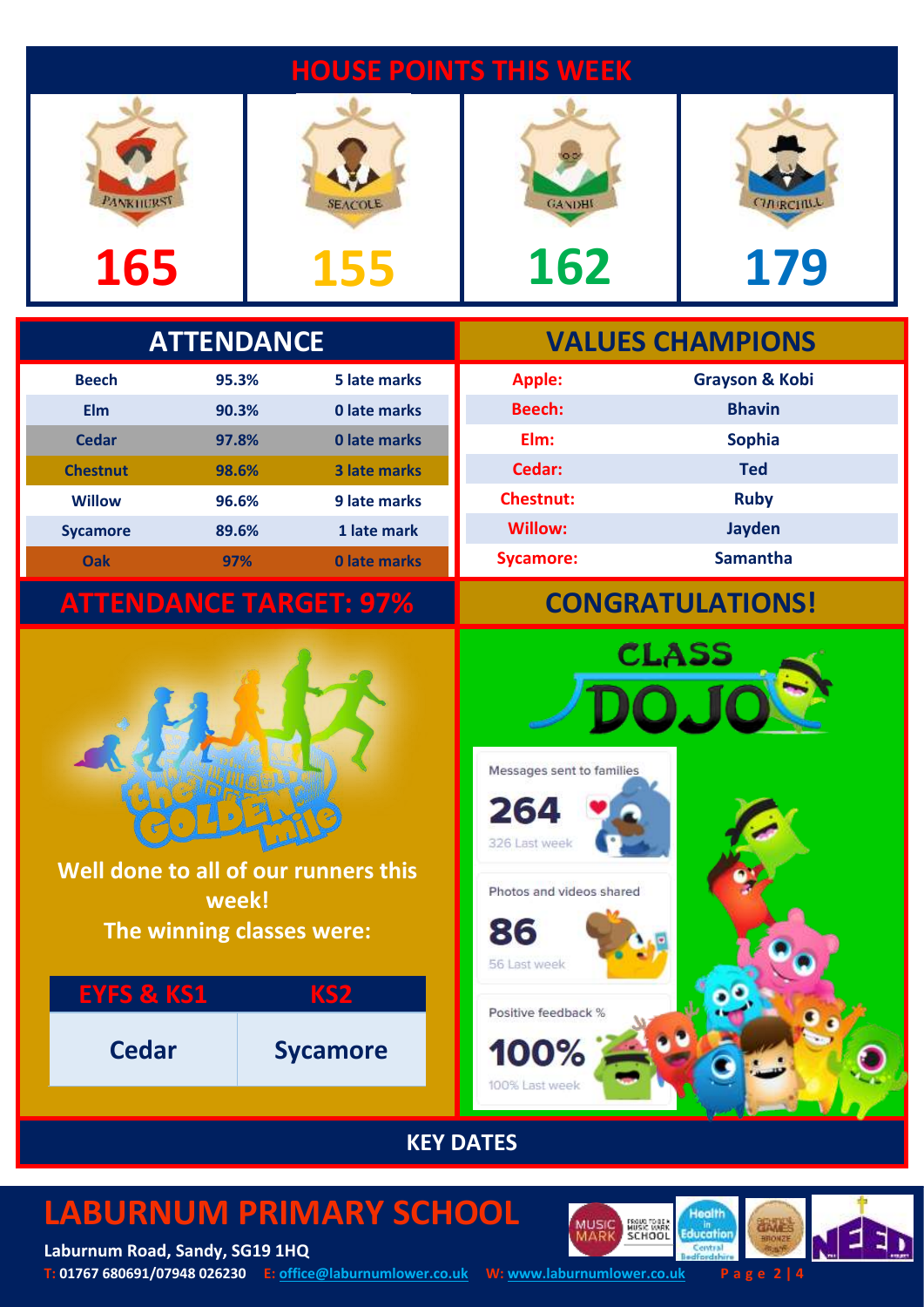| <b>MAY</b>                                             |                                                                          |  |
|--------------------------------------------------------|--------------------------------------------------------------------------|--|
| Friday 27th                                            | <b>Break Up for Half Term</b>                                            |  |
| <b>JUNE</b>                                            |                                                                          |  |
| Tuesday 7 <sup>th</sup>                                | 2 <sup>nd</sup> Half of Summer Term Begins – All pupils return to school |  |
| Tuesday $7th$ – Friday $10th$                          | FLS Tombola Prize Donations Week - 1 house point for every item donated  |  |
| Monday $6^{th}$ – Friday $10^{th}$                     | Year 1 Phonics Check Week & Year 4 Multiplication Check Period           |  |
| Friday 10 <sup>th</sup> June                           | Laburnum Jubilee Street Party                                            |  |
| Tuesday 28th                                           | Year 1 visit to Woburn Safari Park                                       |  |
| Tuesday 28 <sup>th</sup>                               | Year 2 visit to Shuttleworth                                             |  |
| Thursday $30th$ June – Friday $1st$ July               | Year 3 Overnight Camp (School Field)                                     |  |
| <b>JULY</b>                                            |                                                                          |  |
| Friday $1st$ – Saturday $2nd$                          | Year 5 to National Space Centre (overnight stay)                         |  |
| Thursday 7 <sup>th</sup> July                          | <b>Year 2 to Hunstanton</b>                                              |  |
| Saturday 9th                                           | <b>FLS Summer Fayre</b>                                                  |  |
| Monday 18th                                            | Sports Days - Year group times for parents to follow                     |  |
| Wednesday 20 <sup>th</sup> & Thursday 21 <sup>st</sup> | In school class transition days                                          |  |



### **LABURNUM PRIMARY SCHOOL**





Т

**Laburnum Road, Sandy, SG19 1HQ T: 01767 680691/07948 026230 E: [office@laburnumlower.co.uk](mailto:office@laburnumlower.co.uk) W: [www.laburnumlower.co.uk](http://www.laburnumlower.co.uk/) P a g e 3 | 4**